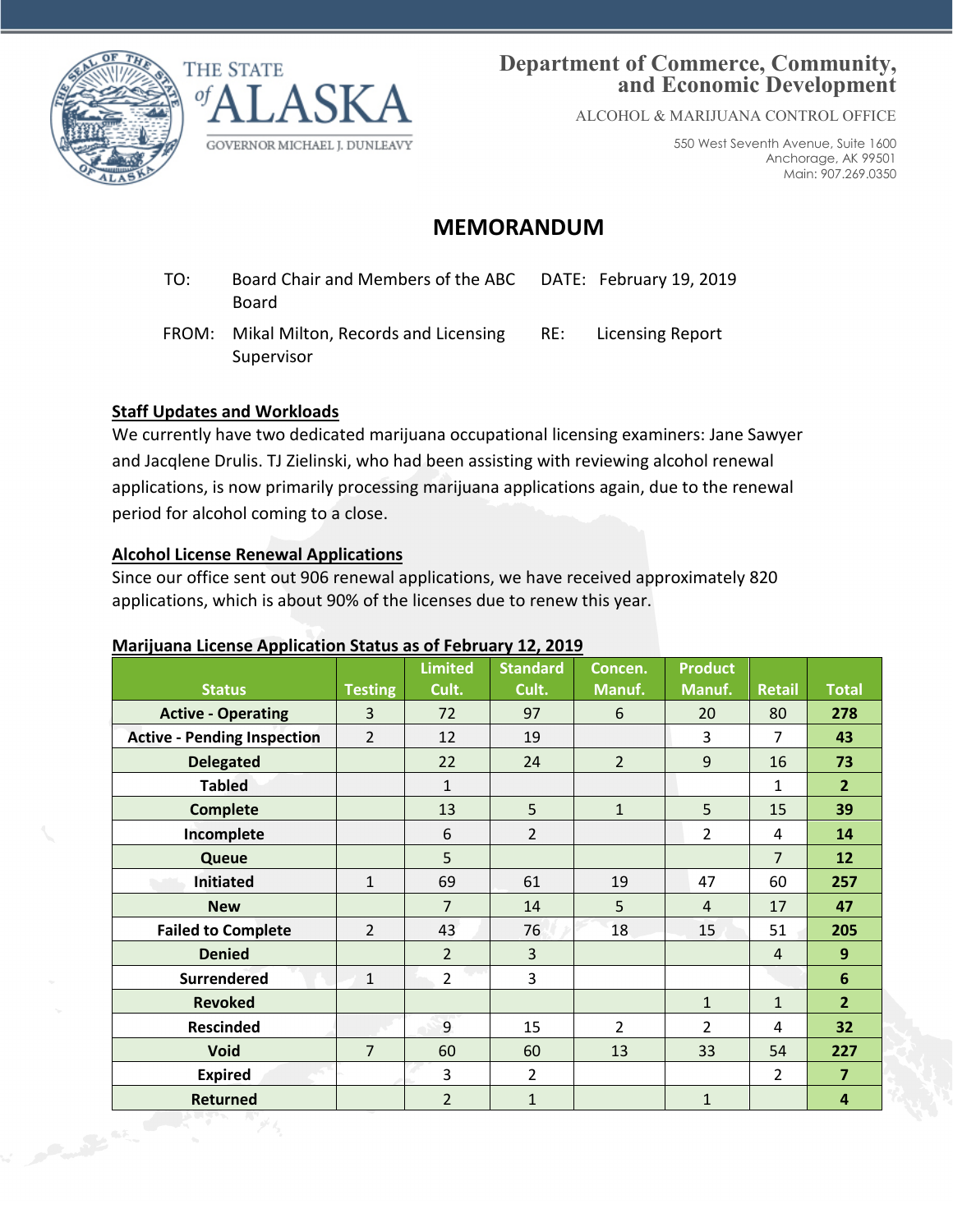#### **Timeline for New/Transfer Applications on This Agenda**

The following applications are listed in the order in which they were placed into the queue.

The average time it has taken for the applicant to receive an incomplete letter from the licensing team, from the date that the application went into the queue, is 114 days (3.8 months) for new applications and 37 days (1.2 months) for transfer applications. These numbers are down from my December 2018 report which stated that it took 145 days (4.8 months) for new applications and 56 days (1.8 months) for transfer applications to receive their incomplete letters.

The average time it has taken for the applications on this agenda to be determined complete, from the date that they went into the queue, is 161 days (5.4 months) for new applications and 111 days (3 months) for transfer applications. The time for new applications is down from my December 2018 report which showed that it took 177 days (5.9 months) before an application was deemed complete. The time for transfer applications is up this reporting period from 95 days (3 months) as listed on my December 2018 report.

At this time the "to be reviewed" queue for Marijuana establishment applications is 11 applications waiting for review. Our team has been working diligently to reduce wait times and will continue to do so.

| <b>License</b><br><b>Number</b> | <b>DBA</b>                             | <b>Initiated</b> | <b>Moved</b><br><b>Into Queue</b> | Incomplete<br><b>Sent</b> | <b>Final</b><br><b>Corrections</b><br><b>Received</b> | <b>Determined</b><br><b>Complete</b> |
|---------------------------------|----------------------------------------|------------------|-----------------------------------|---------------------------|-------------------------------------------------------|--------------------------------------|
| 12511                           | Rosie Creek Farm                       | 3/22/2017        | 4/10/2018                         | 9/14/2018                 | 12/11/2018                                            | 12/11/2018                           |
| 14359                           | Tip Top, LLC                           | 8/9/2017         | 4/17/2018                         | 10/2/2018                 | 12/7/2018                                             | 12/11/2018                           |
| 17204                           | Mary's Garden                          | 3/5/2018         | 4/18/2018                         | 10/5/2018                 | 12/3/2018                                             | 12/5/2018                            |
| 17079                           | <b>Cottonmouth Road</b>                | 3/28/2018        | 4/26/2018                         | 10/10/2018                | 12/11/2018                                            | 12/11/2018                           |
| 17440                           | Lazy Mountain<br><b>Cultivation Co</b> | 3/26/2018        | 4/27/2018                         | 10/11/2018                | 1/9/2019                                              | 1/9/2019                             |
|                                 | Aurora Borealis Cannabis               |                  |                                   |                           |                                                       |                                      |
| 15768                           | Company                                | 11/4/2018        | 5/7/2018                          | 10/17/2018                | 12/31/2018                                            | 1/2/2019                             |
| 16579                           | <b>Grass Station 49</b>                | 1/16/2018        | 5/21/2018                         | 10/17/2018                | 12/27/2018                                            | 12/28/2018                           |
| 16184                           | Thee Treasure Chest LLC                | 12/17/2017       | 6/20/2018                         | 10/29/2018                | 1/16/2019                                             | 1/30/2019                            |
| 17105                           | SMG, LLC                               | 2/26/2018        | 7/2/2018                          | 11/1/2018                 | 1/11/2019                                             | 1/11/2019                            |
| 15209                           | Herb'n Legends LLC                     | 1/29/2018        | 7/3/2018                          | 10/26/2018                | 1/4/2019                                              | 1/7/2019                             |
| 12471                           | <b>AMG Concentrates</b>                | 3/16/2017        | 7/10/2018                         | 11/1/2018                 | 12/21/2018                                            | 12/24/2018                           |
| 17916                           | Top Tier Gardens, LLC                  | 4/30/2018        | 7/16/2018                         | 11/5/2018                 | 1/16/2019                                             | 1/17/2019                            |
| 18173                           | Alaska's Latitude 61                   | 11/20/2018       | 7/17/2018                         | 11/16/2018                | 12/12/2018                                            | 12/12/2018                           |
| 16991                           | <b>Stoney Moose Kitchens</b>           | 2/16/2018        | 7/24/2018                         | 11/8/2018                 | 2/1/2019                                              | 2/5/2019                             |
| 17886                           | <b>BAM Alaska</b>                      | 4/30/2018        | 8/1/2018                          | 11/9/2018                 | 1/17/2019                                             | 1/18/2019                            |